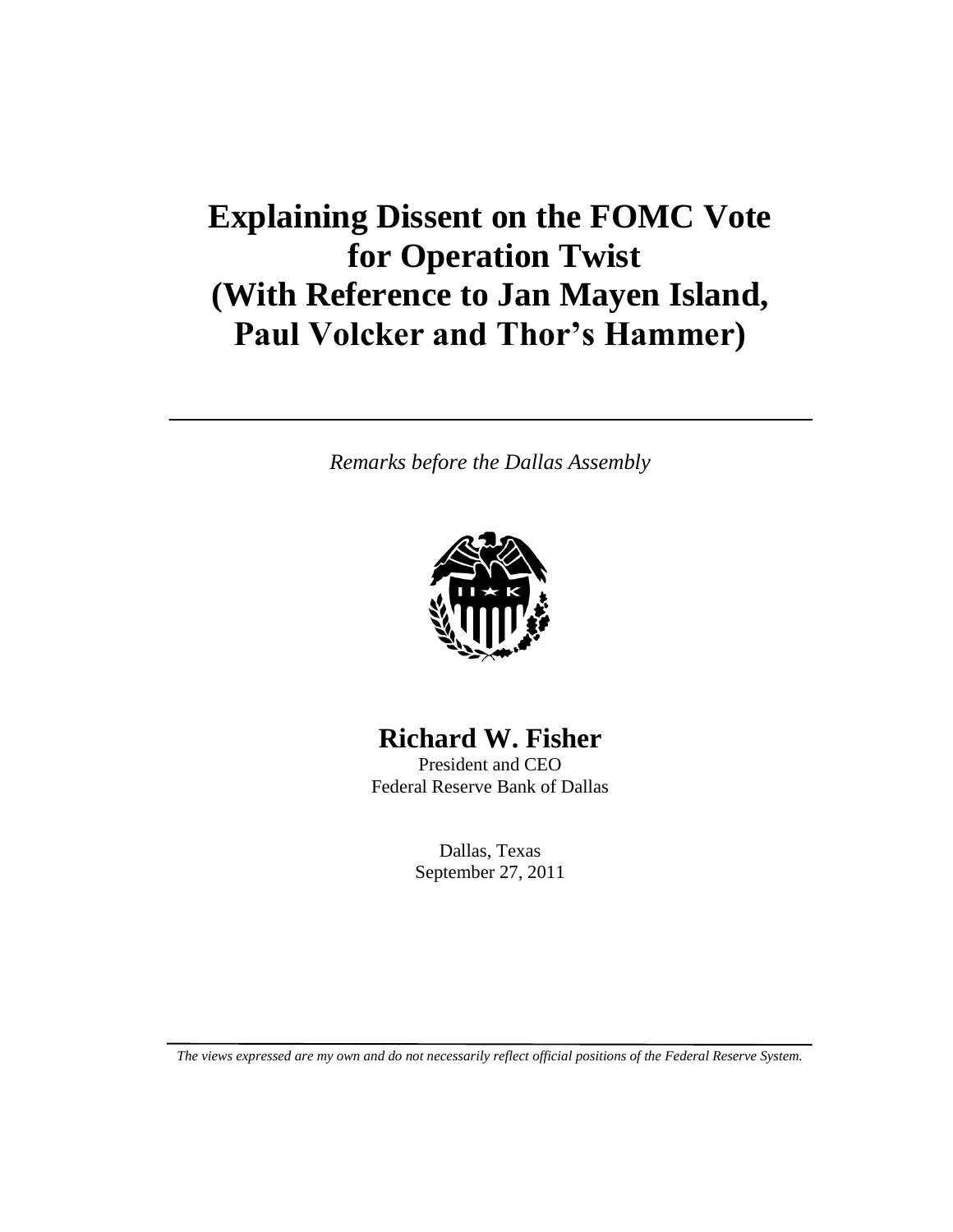## **Explaining Dissent on the FOMC Vote for Operation Twist (With Reference to Jan Mayen Island, Paul Volcker and Thor's Hammer)**

### Richard W. Fisher

Thank you, Anne [Motsenbocker]. I was privileged to have been a member of the Dallas Assembly before I aged into being "mature." Being here today with you young folks brings back very fond memories and is wonderfully energizing. Thank you for inviting me to lunch today.

#### **Jan Mayen Island**

I am going to start by taking you far away from Dallas, near the Arctic Circle, where, were you to visit Jan Mayen Island, you would see this sign:



Jan Mayen is a desolate volcanic island located about 600 miles west of Norway"s North Cape. It is the home of a meteorological and communications station manned in the harshest of winters by 17 hearty members of the Norwegian Armed Forces. If you read Tom Clancy"s *Hunt for Red October*, you would know it as "Loran-C," a NATO tracking and transmissions station. In the video game Tomb Raider: Underworld, Lara Croft visits Jan Mayen in search of Thor"s Hammer, considered the most awesome of weapons in Norse mythology, capable of leveling mountains and performing the most heroic feats.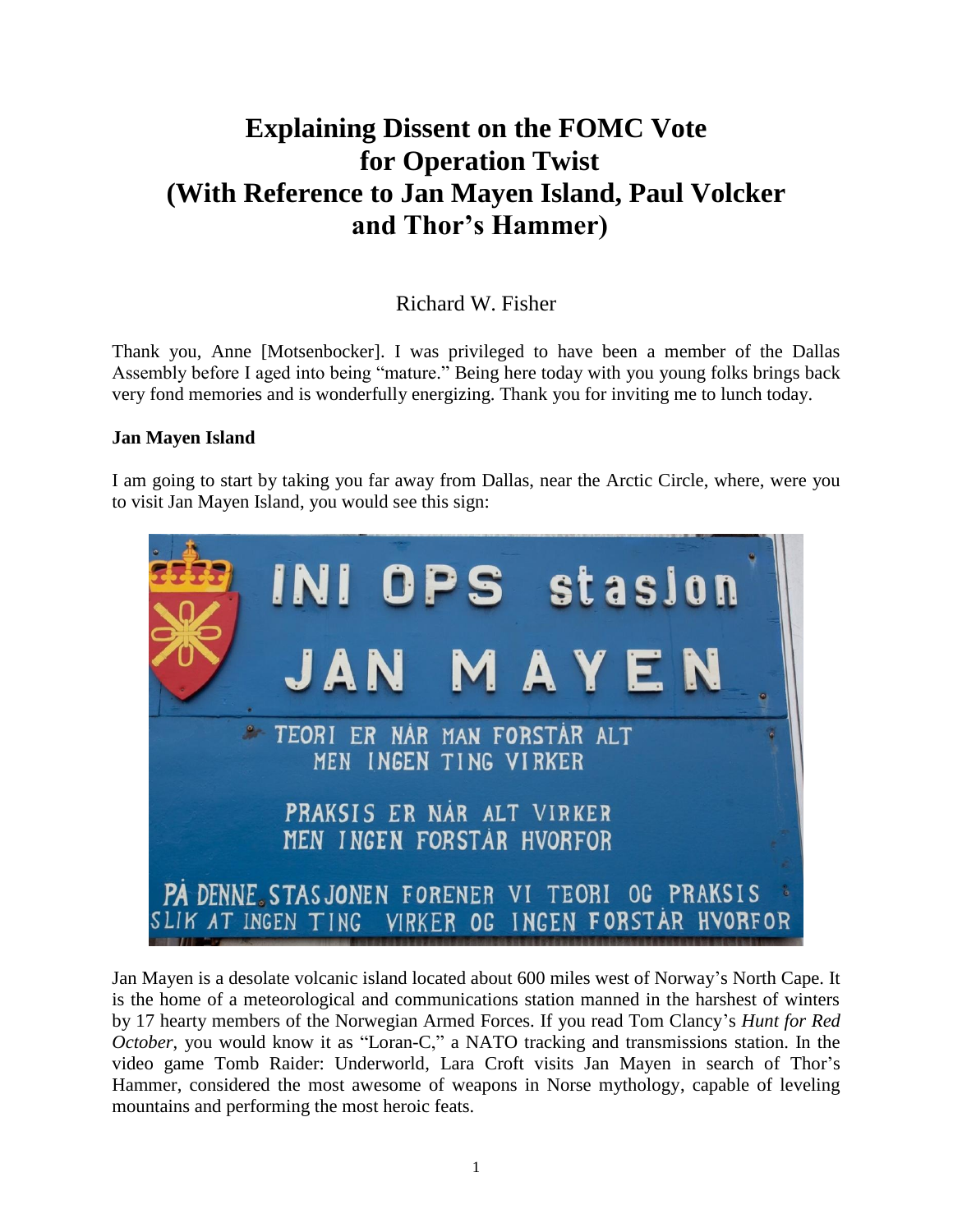My brother Mike recently visited this station on Jan Mayen. This is the sign that greeted him.

In norsk, it reads as follows:

"Theory is when you understand everything, but nothing works."

"Practice is when everything works, but nobody understands why."

"At this station, theory and practice are united, so nothing works and nobody understands why."

My wry brother implied that this about summed it up for monetary policy. Drawing on theory and practice, the 17 members of the Federal Open Market Committee (FOMC) have been working in the harshest economic environment to harness monetary theory and lessons learned from practice to revive the economy and job creation without forsaking our commitment to maintaining price stability. But the committee's policy has yet to show evidence of working and nobody seems to quite understand why.

Today, I am going to quickly summarize the action taken by the FOMC at our meeting last week. I am going to explain at greater length why I dissented from the consensus of the committee, incorporating why I believe the monetary accommodation we have thus far implemented has failed to deliver.

I remind you that conducting monetary policy in today"s economy is not for the faint of heart. All 17 of us who have the privilege of serving on the FOMC are working toward the same end. We devote ourselves to crafting the right monetary policy for the nation. When we meet, each of us lays out our arguments calmly, with great respect for each other and without acrimony―an approach that is sadly rare elsewhere in government. As I represent the Dallas Fed at the FOMC table, I want you and others to know what my views are so that you might have a better understanding of the difficult trade-offs involved in our decisionmaking.

#### **Last Week's FOMC Meeting**

After meeting for two days last week, the committee announced that its outlook for the economy was less sanguine than it had previously anticipated. It foresaw "significant downside risks to the economic outlook, including strains in global financial markets." Realizing that resolution of the European situation depends on European authorities, we focused on policy alternatives that might bolster the U.S. economy. The committee decided that it would "purchase, by the end of June 2012, \$400 billion of Treasury securities with remaining maturities of 6 years to 30 years and ... sell an equal amount of Treasury securities with remaining maturities of 3 years or less. This program," the committee stated, "should put downward pressure on longer-term interest rates and help make broader financial conditions more accommodative." In addition, the FOMC also reaffirmed the expectation it expressed at the August meeting, "that economic conditions … are likely to warrant exceptionally low levels for the federal funds rate"―the interest rate we set for overnight interbank lending―"at least through mid-2013."

Concurrently, the committee decided it would depart from its previous decision to invest the proceeds from the roll-offs from its substantial portfolio of mortgage-backed and agency―Fannie Mae and Freddie Mac―securities into Treasuries and would instead "reinvest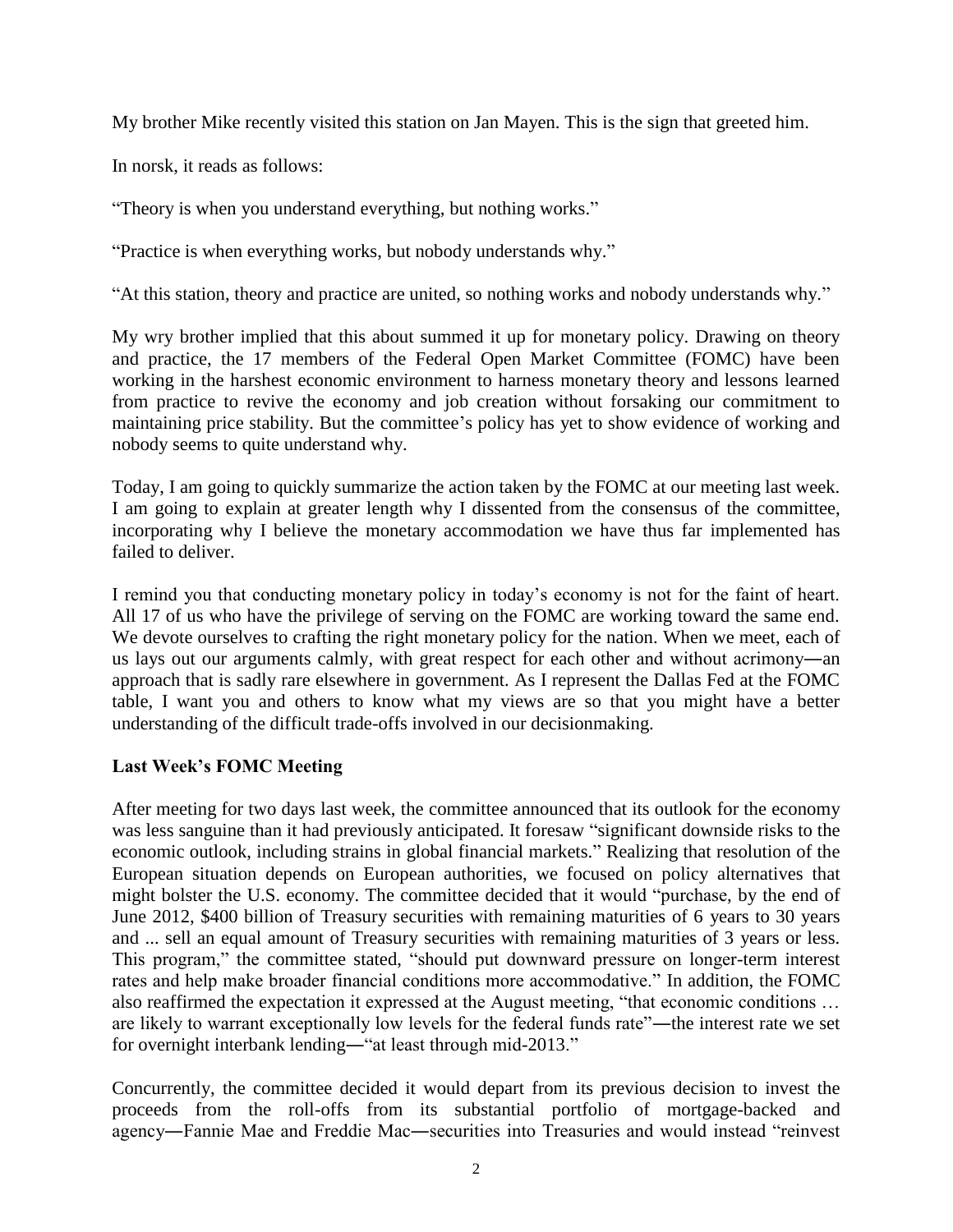principal payments from its holdings of agency debt and agency mortgage-backed securities in agency mortgage-backed securities."<sup>1</sup>

In the interest of time, I will not dwell on the decision to reinvest proceeds in the agency and mortgage-backed markets. Since the beginning of this year, the spreads between mortgage-backs and Treasuries have been widening and have accelerated, especially lately, to levels last seen in early 2009. This decision, while not expected by the markets, was acceptable for me as a tactical way to provide limited assistance to the mortgage market at little cost. The decision to embark on an "Operation Twist," however, was a strategic decision where I did not feel the benefits outweighed what I perceived to be the costs. So, I will dwell on that difficult decision.

#### **The Rationale Behind Operation Twist**

As the minutes of last week"s meeting will not be released until Oct. 12, it would be inappropriate for me to provide you a fulsome recital of the discussion that took place at the table. When you do read the minutes, however, it might help to recall a little history.

The original Operation Twist was announced by President Kennedy on Feb. 2, 1961. It was actually the idea of my mentor, Robert Roosa, who later hired me out of Stanford Business School in 1975 to be his assistant, following in the footsteps of other "Roosa Boys"—the first of whom was a fellow named Paul Volcker. In the original Operation Twist, the Federal Reserve sold a portion of the short-term Treasuries held in its System Open Market Account (SOMA) portfolio and invested the proceeds in longer-dated Treasuries. The goal was to decrease longterm rates and increase investment, while increasing short-term rates so as to prop up the dollar.

The purpose of Operation Twist II is similar: The FOMC seeks to drive down the cost of capital for businesses in order to induce them to invest more in expansion and create more jobs. Implicitly, the program may also lift short-term rates, albeit mildly given the expectation that rates at the short end will remain at "exceptionally low levels" through mid-2013, perhaps providing some relief to money market funds that, in searching for yields sufficient to cover their costs, have been invested in foreign bank paper now considered by many analysts to be somewhat toxic.

As background to my take on this newer version of Operation Twist, I want to make it crystal clear that I am as eager as anyone on the committee to see greater job creation. It is true that I am an inflation hawk: I believe the foremost duty of any central banker is to ensure price stability. Indeed, I believe that the Fed cannot deliver on its congressionally mandated task of seeking full employment unless it delivers first on its mandated duty of warding off both inflation and deflation.

The Dallas Fed tracks 178 items in the consumer basket through a constantly updated series dating back to 1977. Using this data, we calculate what we call a "trimmed mean" analysis of personal consumption expenditures (PCE) in order to ascertain the level of inflation affecting real consumers.<sup>2</sup> This is my preferred compass for charting the direction of inflation. It presently suggests that headline inflation will decline from its current level—just shy of 3 percent as measured by the PCE and 3.75 percent as measured by the Consumer Price Index—to 2 percent, a level that the majority of the committee believes a tolerable target. Thus, while I remain on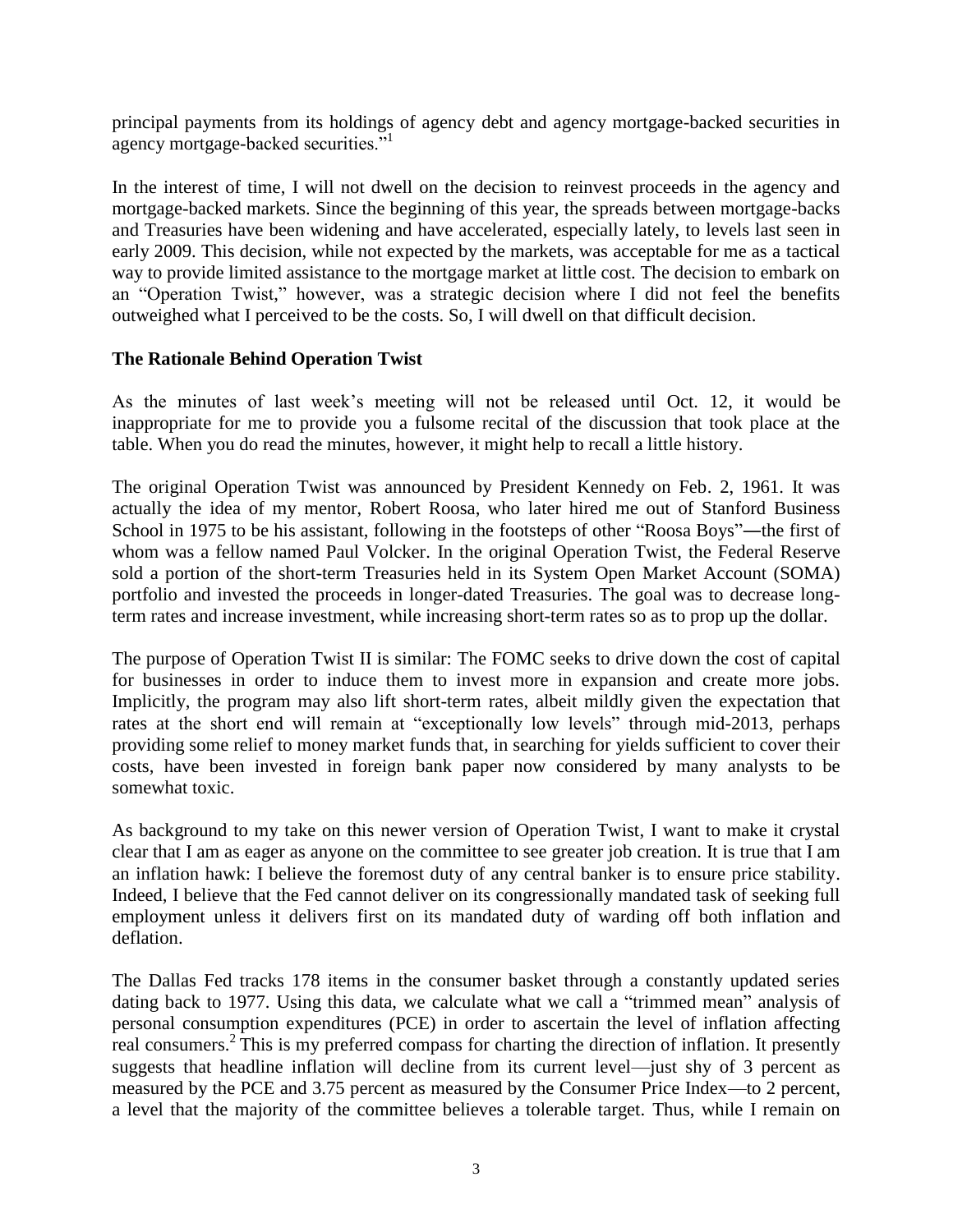constant watch for signs of inflationary impulses, I believe the most urgent issue is job creation and the reduction of the scourge of unemployment.

I believe, however, that there is significant risk that the policies recently undertaken by the FOMC are likely to prove ineffective and might well be working against job creation.

#### **Previous Dissents**

In the interest of time, I will neither repeat the reason for my opposition to the round of accommodation known as QE2 nor discuss my dissenting vote in August, when the committee indicated its expectation that rates would remain exceptionally low through mid-2013. I have explained my logic in previous speeches, which are located on our website.<sup>3</sup>

I"ll focus here on Operation Twist and the decisions announced last Wednesday. There is a common theme running through my dissenting views on Operation Twist, QE2 and what has come to be viewed as a commitment by the market that we will hold the fed funds rate "extremely low" for the next two years. My fundamental concern is about the efficacy of these initiatives.

#### **Efficacy Questions**

The efficacy of the original Operation Twist has been vigorously debated through time. Bob Roosa once confided in me that he considered it "too clever by half" and "not (his) brightest brainchild." Bob"s self-deprecation was recently quantified in a study by Eric Swanson of the San Francisco Fed. Swanson estimated that the impact of the 1961 program resulted in a 15 basis-point reduction―remember, 15 basis points is 15 one-hundredths of 1 percent―in longterm Treasury yields and a 2- to 4-basis-point―2 to 4 one-hundredths of 1 percent―reduction in corporate bond yields.<sup>4</sup> Swanson's paper follows upon an insightful study by two top economists at Northwestern University who estimated that QE2―the previous round of accommodation―lowered Treasury yields by roughly 20 basis points and investment grade corporate bond yields by about 7 to 12 basis points.<sup>5</sup>

To nonfinancial market types, this may seem a tad bit esoteric. The point is that the direct benefit of QE2 seemed small relative to the cost, including the complications arising from the expansion of our balance sheet and the stirring of suspicions among our critics that the FOMC is influenced too heavily by the financial interests that make more money from trading than from lending to job-creating businesses.

For me, Swanson"s study begged questions about the cost/benefit trade-offs of a modern Operation Twist from a theoretical perspective. From a practical perspective, I had other concerns.

Before every FOMC meeting, I survey a select group of 30 or so private business and banking operators, imparting no information about monetary policy but listening carefully to their perspectives on developments in the economy as seen at the ground level. For weeks leading up to the meeting, there was speculation in the financial markets and in the press that an Operation Twist was being contemplated. I received an earful of opinions on these rumors. What I gleaned from those conversations was as follows: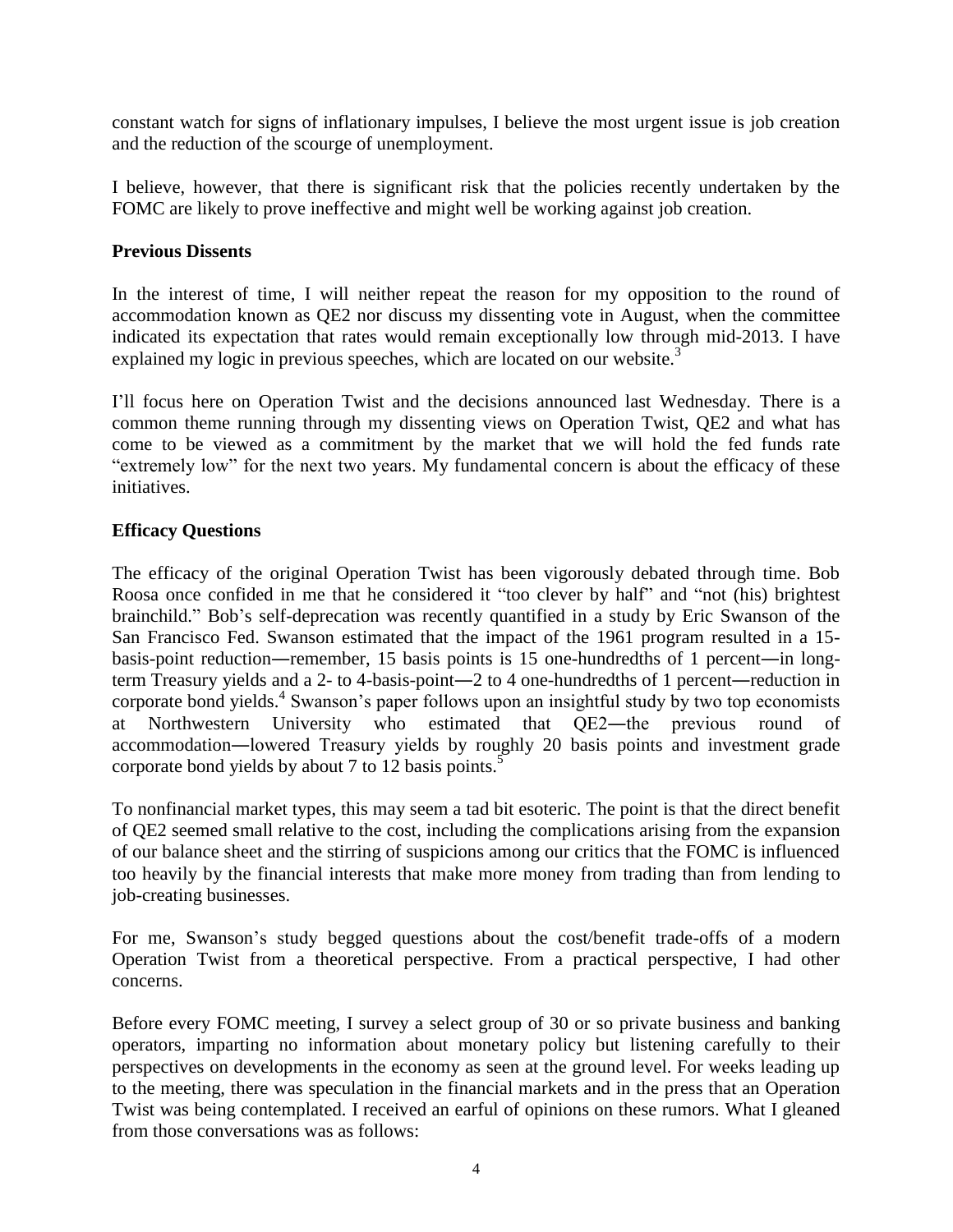- 1.) Embarking on an Operation Twist would provide an even greater incentive for the average citizen with savings to further hoard those savings for fear that the FOMC would be signaling the economy is in worse shape than they thought. They might view an Operation Twist as setting the stage for a new round of monetary accommodation―a QE3, if you will. Such a program was considered redundant by business operators given their surplus of undeployed cash holdings and bankers" already plentiful excess reserves. In addition, such a program might frighten consumers by further driving down the yields they earn on their savings and/or lead to long-term inflation that would erode the value of those savings;
- 2.) The earning power of banks, both large and small, would come under additional pressure by suppressing the spread between what they can earn by lending at longer-term tenors and what they pay on the shorter-term deposits they take in;
- 3.) Pension funds would have to reassess their potential returns, with the consequence that public and private direct-benefit plans would have to set aside greater reserves that might otherwise have gone to investments stimulating job creation;
- 4.) Expanding the holdings of the Fed"s book of longer-term debt would likely compound the complexity of future policy decisions. Perversely, the stronger the economy, the greater the losses the Fed would incur as interest rates rise in response and the prices of those longer-term holdings depreciate. The political incentive to hold rates down might then become stronger precisely when we want to initiate tighter monetary policy. This concern, of course, would be a good news/bad news issue: The good news is that it would stem from a stronger economy; the bad is that might hurt our maneuverability and, in doing so, might undermine confidence in the Fed to conduct policy independently.

One other factor gave me pause and that was, and remains, the moral hazard of being too accommodative. For years, I have been arguing that monetary policy cannot solve the problem of substandard economic performance unless it is complemented by fiscal policy and regulatory reform that encourages the private sector to put to work the affordable and abundant liquidity we are able to create as the nation"s monetary authority. These actions are not within the Fed"s purview; they are the business of Congress and the president. Chairman (Ben) Bernanke said it well in his recent speech at Jackson Hole (Wyo.): "Most of the economic policies that support robust economic growth in the long run are outside the province of the central bank."<sup>6</sup> Both within the FOMC and in public speeches, I have argued that until our fiscal authorities get their act together, further monetary accommodation―be it in the form of quantitative easing or performing "jujitsu" on the yield curve through efforts such as Operation Twist―will represent nothing more than pushing on a string.

Of course, I am only a single voice at the FOMC table. I presented my views, as did other participants. All views were given a fair hearing. In the end, the decision taken by the FOMC is that of the majority, and the majority supported the initiatives that were announced. We must now hope that they will work.

#### **The Siren Call of Inflation**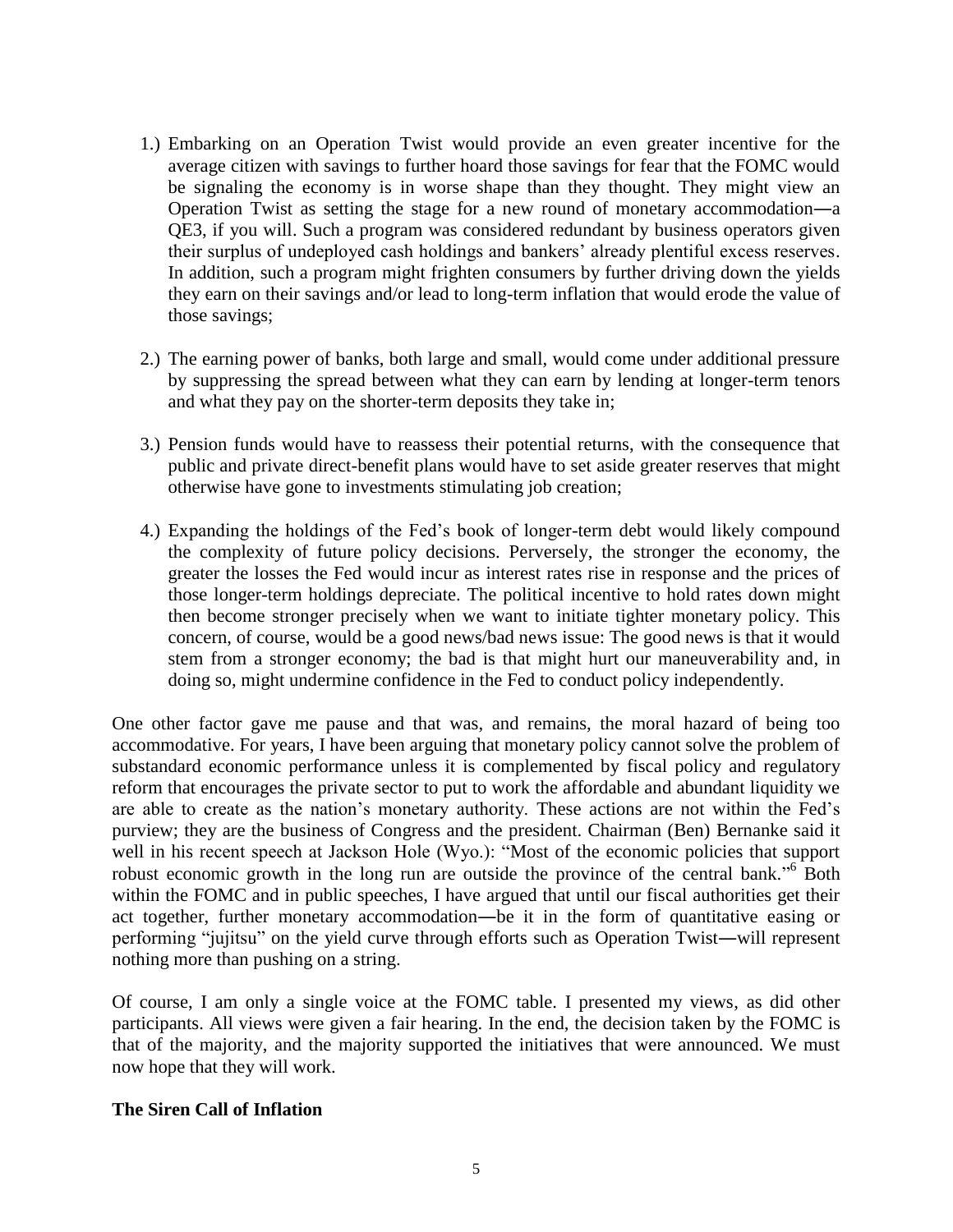I might conclude by sharing my concerns about the prospect of temporarily allowing more inflation as a means of unlocking expansion in final demand.

I understand the theoretical basis for entertaining that thesis: If businesses and consumers believe prices will rise, they will rush out to invest and consume now. But the practical aspects of this approach appear to counter the theoretical.

Paul Volcker, who has the scars on his back from his Herculean effort to rein in inflation in the 1980s, wrote of this in the *New York Times* on Sept. 18.<sup>7</sup> He reminded us that once unleashed, inflation combines with stagnation to make stagflation, the most painful of all combinations for the poor, for workers, for job seekers, for bond and stock holders and for businesses trying to navigate the economy.

His words from that article should be engraved on the foreheads of every central banker: "The siren song [of inflation] is both alluring and predictable. … After all, if 1 or 2 percent inflation is O.K. and has not raised inflationary expectations―as the Fed and most central banks believe—why not 3 or 4 or even more? Let's try to get business to jump the gun and invest now in the expectation of higher prices later … and maybe wages will follow. … Well, good luck. Some mathematical models spawned in academic seminars might support this scenario. But all of our economic history says it won"t work that way. I thought we learned that lesson in the 1970s. … What we know, or should know, from the past is that once inflation becomes anticipated and ingrained―as it eventually would―then the stimulating effects are lost. Once an independent central bank does not simply tolerate a low level of inflation as consistent with 'stability,' but invokes inflation as a policy, it becomes difficult to eliminate."

To that I say, "Amen."

#### **Thor's Hammer**

I return to where I began―Jan Mayen Island. Paul Volcker understands better than most the limitations of theory and the harsh lessons of practice. I have nowhere near the wisdom or the experience of Volcker. But as the son of a Norwegian mother, I do know a little about Norse mythology. The legend holds that with his hammer in hand, Thor "would be able to strike as firmly as he wanted … and the hammer would never fail … and never fly so far from his hand that it could not find its way back."<sup>8</sup> Monetary policy is not Thor"s hammer. It is an awesome weapon. But it has limitations. We must carefully harbor its power. If we deploy it incorrectly, we might level more than interest rates and destroy that which we seek to create. And if we let it fly too far from our grasp, we may never get it back. In conducting policy going forward, we must constantly bear this in mind.

#### **Notes**

1 See Federal Open Market Committee statement, Sept. 21, 2011, www.federalreserve.gov/newsevents/press/monetary/20110921a.htm.

 $2$  The Trimmed Mean Personal Consumption Expenditure Index, complete with an analysis by Senior Economist Jim Dolmas, is available on the Federal Reserve Bank of Dallas' website at www.dallasfed.org/data/pce/index.html.

<sup>3</sup> See "Recent Decisions of the Federal Open Market Committee: A Bridge to Fiscal Sanity?" speech by Richard W. Fisher before the Association for Financial Professionals, Nov. 8, 2010,